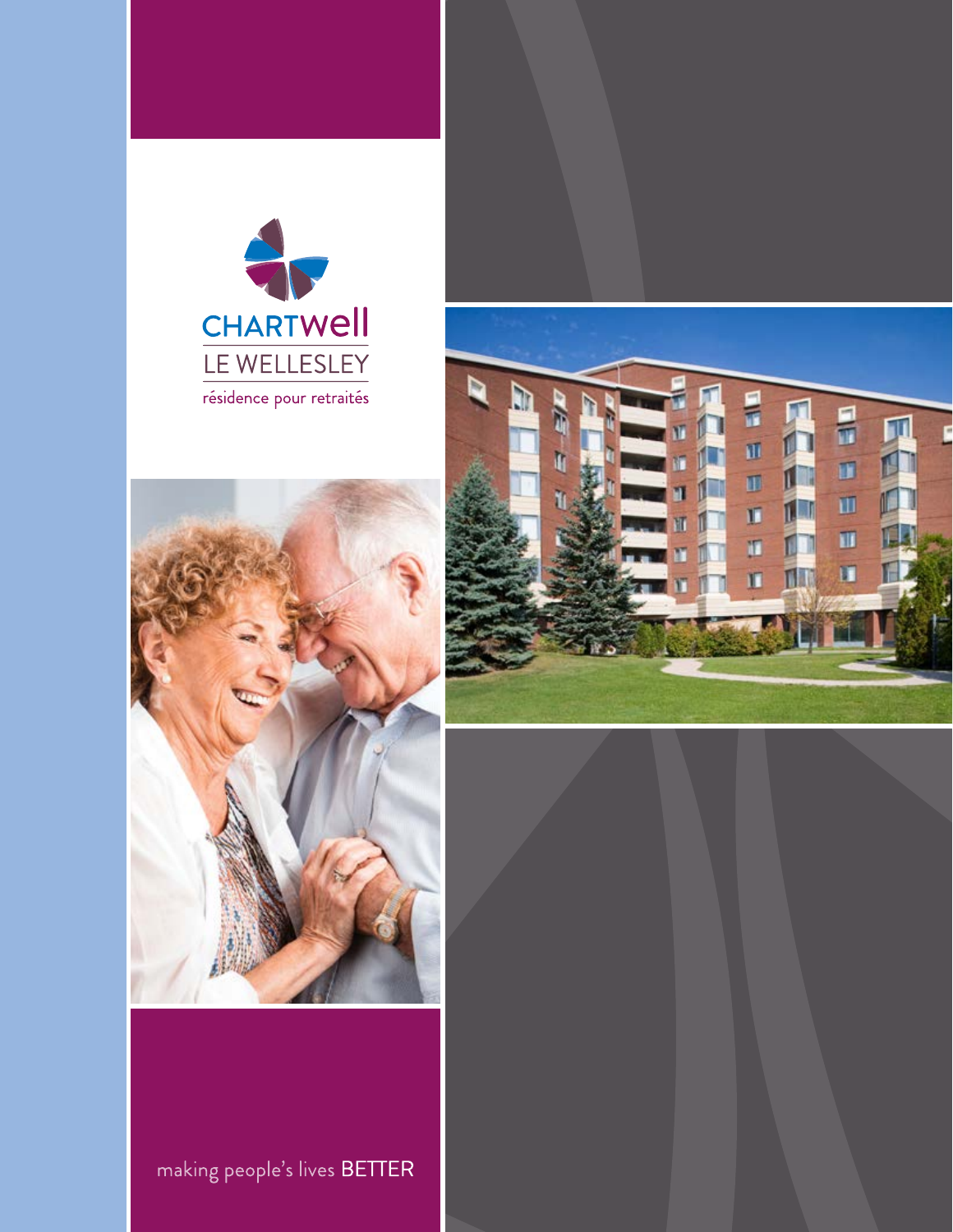

### PART OF OUR COMMUNITY SINCE 1990

Chartwell Le Wellesley is a well-established, General Hospital. Our ideal location makes bilingual retirement residence for active, running errands or meeting up with friends independent seniors in the heart of Montreal's effortless. If you prefer outdoor pursuits, we are bustling West-Island. within a short drive from Centennial and Terra

restaurants, grocery stores and Lakeshore

Conveniently located on Hymus Boulevard, near<br>
Highway 40, our retirement community is close<br>
to Pointe-Claire Village, a historical gem known<br>
for its multicultural events, beautiful architecture,<br>
distance—including Fair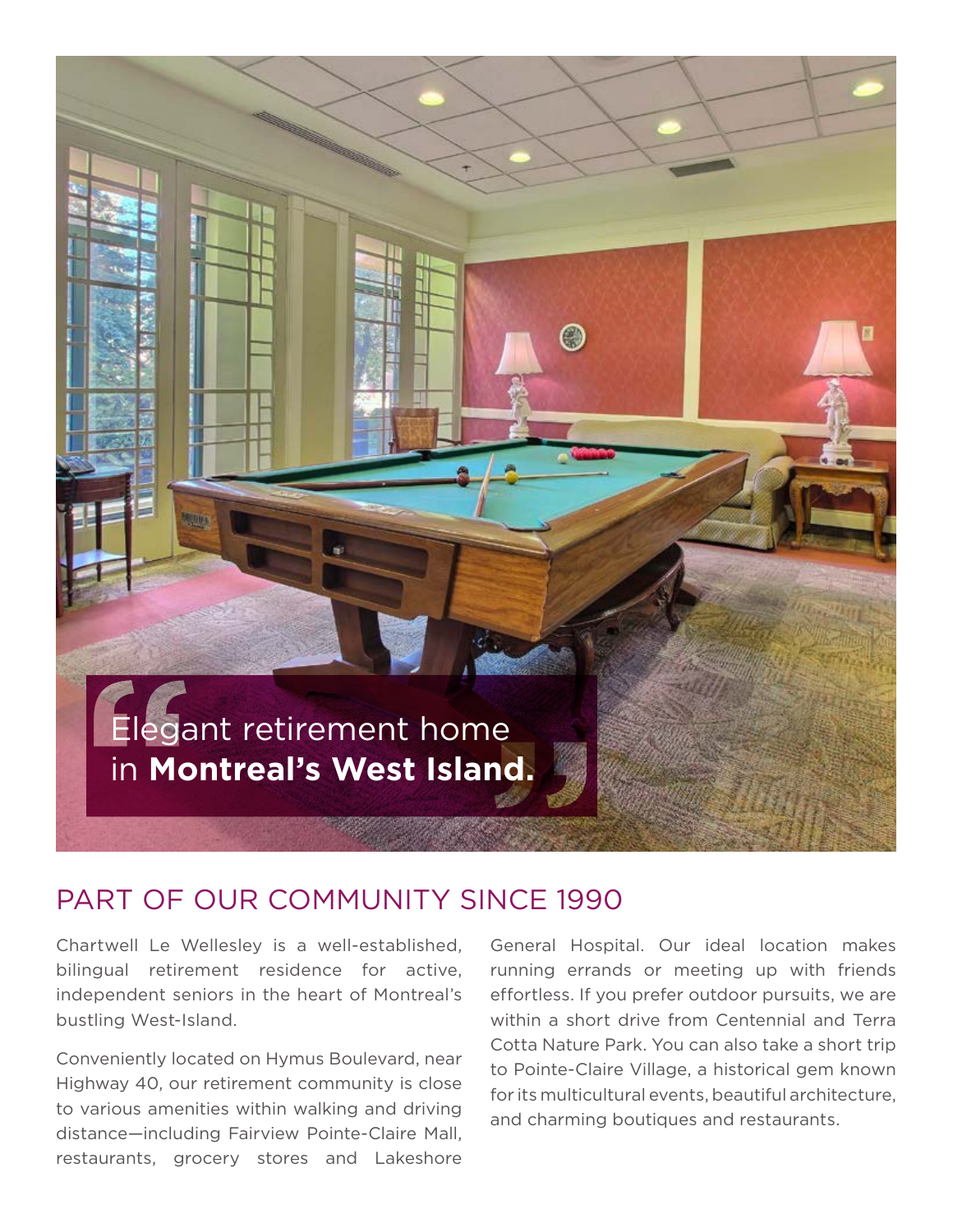# OUR UNIQUE LIFESTYLE

Our retirement residence offers a wide selection of spacious one and two-bedroom suites boasting large windows that provide an abundance of natural light. Here, you can enjoy delicious meals prepared by our chef in an elegant setting. Our friendly, trained staff are always on hand to provide you with exceptional customer service.

Our involvement within the West-Island community goes beyond the walls of our residence. You'll recognize faces—whether staff or residents—from their participation in numerous charitable organizations and community service projects. Our vibrant and engaged community of residents and staff are incredibly proud to call us home due to our long-standing reputation for giving back over the years. We welcome you to join our family and make a difference in the community!

### Explore our Living at Chartwell brochure to learn more about dining, lifestyle activities and personalized care services.









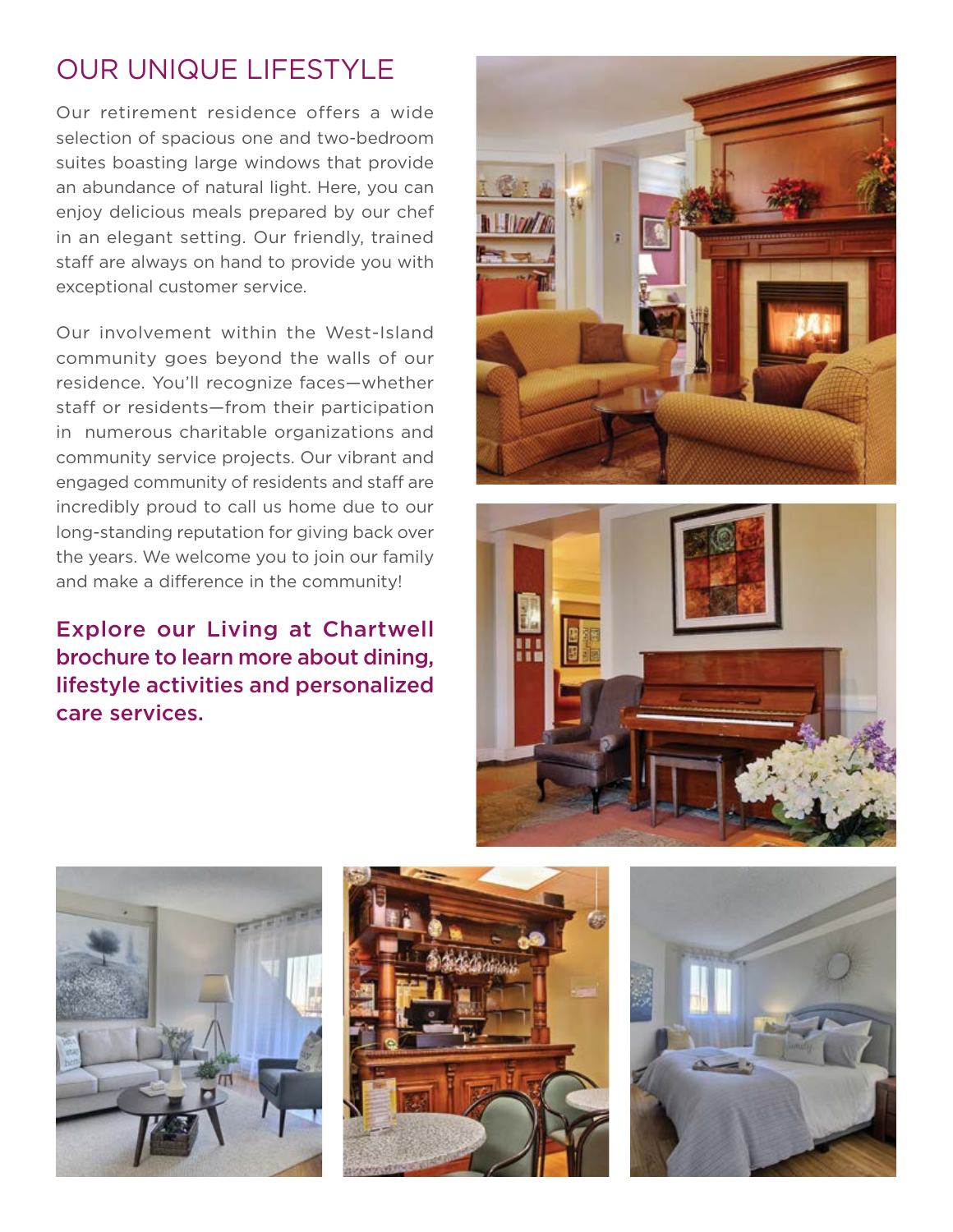# FACTS & FEATURES



#### IN THE NEIGHBOURHOOD

- Grocery stores **Banks Restaurants Banks**
- **Pharmacies <b>Example 2** Hospital **Contract Contract Contract Contract Contract Contract Contract Contract Contract**
- 

#### **ACTIVITIES**

- 
- 
- Day trips\* Cultural activities Piano
- 
- 
- **Shopping Community Community** Medical clinics **Community Community Community** Libraries
- 
- 
- 
- **LiveNow program Social and Social and Live music events** • Educational activities **Educational activities Billiards** 
	-
	- **Exercise**
- 
- 
- 

#### DINING SERVICES

- Diversified menu **Flexible dining times** Catering\*
- À la carte menu Themed dinners\* Freshly-prepared snacks
- Open-seating dining Meals for guests\*

#### CARE SERVICES

- Medication supervision/ On-site Nurse Vitals monitored\* administration\* **Pharmacy Pharmacy Blood pressure clinic**\*
	-
- Assistance with activities <br>
of daily living\* 
of daily living\*
- -
- **AMENITIES**
- 
- 
- 
- 
- 
- 
- 
- 
- 
- Dining room TV room Walking paths
- Pub **Library Community** Pub **Community** Pub **Community** Pub **Community** Pub **Community** Pub **Community** Pub **Community** Pub **Community** Pub **Community** Pub **Community** Pub **Community** Pub **Community** Pub **Community** Pub
- Activity room **COVID-10** Lounge **COVID-10** Personal mailbox